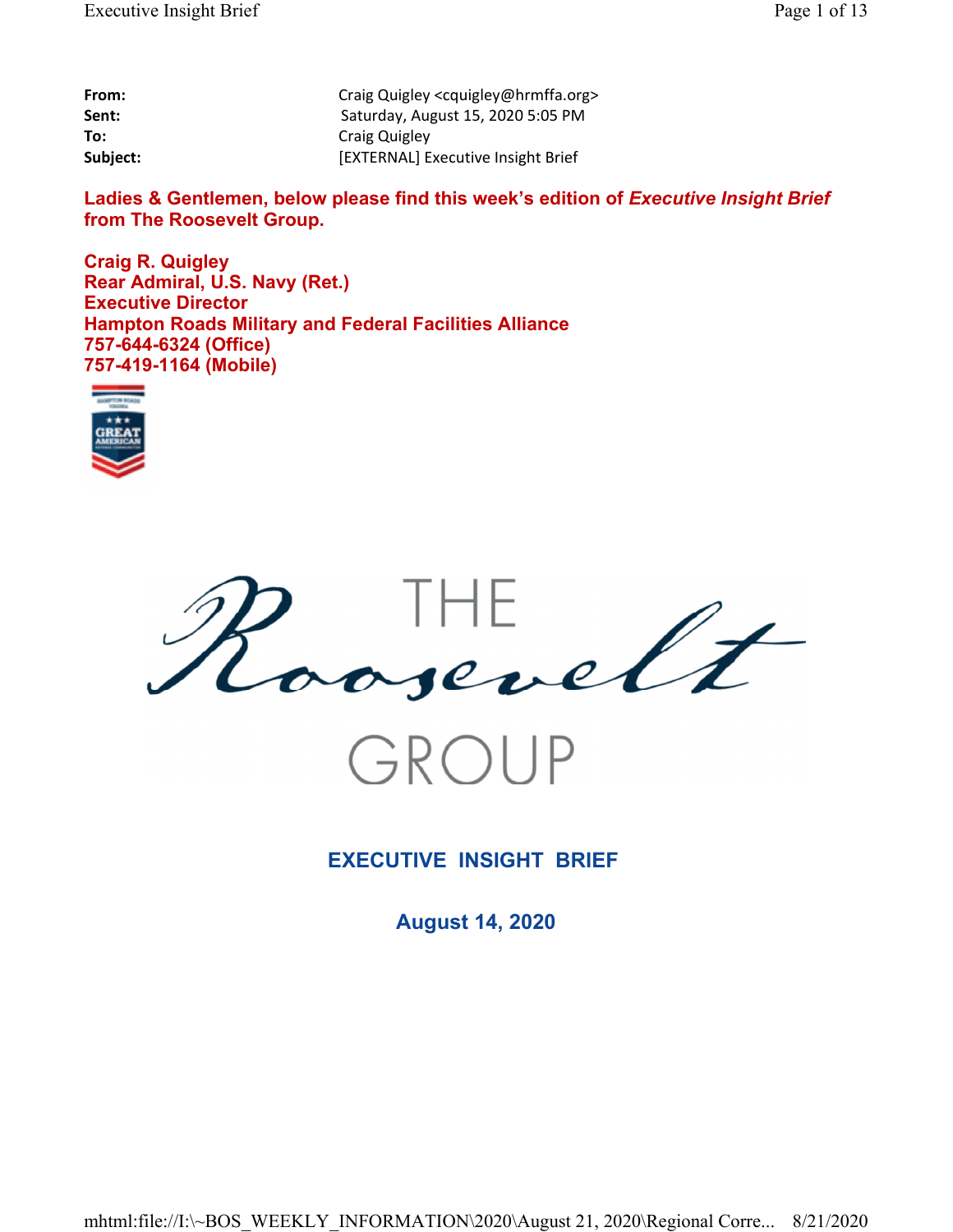

# **TOP STORIES**

## **Senate leaves until September without coronavirus relief deal**

The Senate left Washington, D.C., on Thursday until September  $-$  the latest sign that a deal on a fifth coronavirus relief package is, at least, weeks away.

Senate Majority Leader Mitch McConnell (R-Ky.) had kept the chamber in session this week, which was technically the first in its August recess, as a last-ditch attempt to create space for the administration and congressional Democrats to get an agreement.

But with talks stalemated, senators argue there is little reason for them to keep holding daily, roughly 1 1/2-hour sessions. The House already left town and isn't expected to return **until Sept. 14**.

# **Top U.S. health official says approval of COVID vaccines unlikely before November**

(Reuters) - Any potential COVID-19 vaccine backed by the Trump administration's "Operation Warp Speed" program is unlikely to receive a green light from regulators any earlier than November or December, given the time needed for a large-scale clinical trial, the National Institutes of Health director said on Thursday.

In a call with reporters, Francis Collins said he thinks testing a vaccine in at least 10,000 people could potentially give enough evidence of safety and efficacy to clear it for wider use. U.S. late-stage vaccine trials launched so far aim to recruit up to 30,000 people.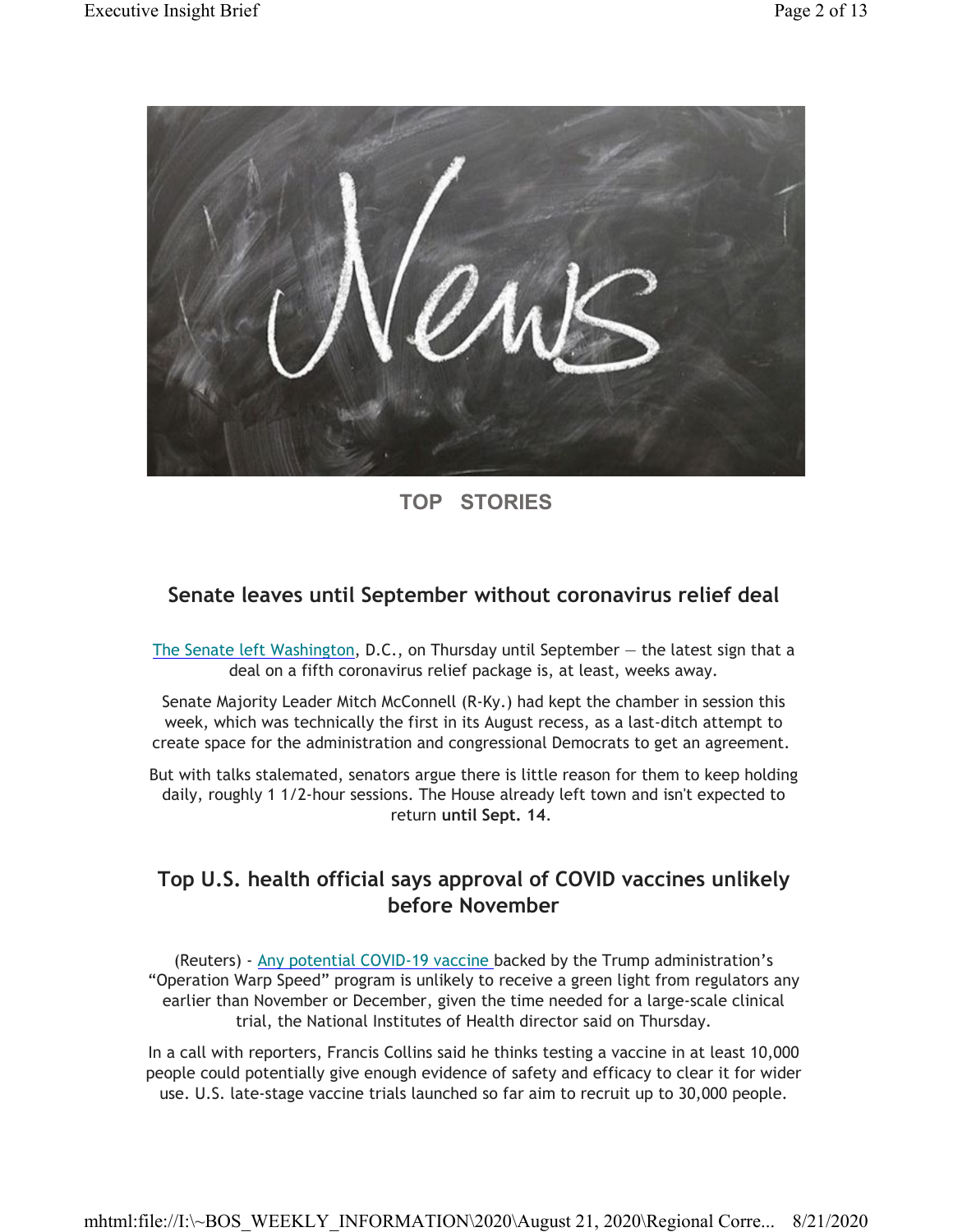## **Israel and United Arab Emirates Strike Major Diplomatic Agreement**

President Trump announced that Israel and the United Arab Emirates would establish "full normalization of relations" and that in exchange Israel would forgo for now "declaring sovereignty" over occupied West Bank territory.

Israel and the United Arab Emirates reached a landmark accord sealed by President Trump on Thursday that could presage a broader realignment in the region as the two agreed to "full normalization of relations" in exchange for Israel suspending annexation of occupied West Bank territory.

In a surprise announcement at the White House after a three-way phone call with Israeli and Emirati leaders, Mr. Trump said the deal would lead to greater cooperation on investment, tourism, security, technology, energy and other areas while the two countries move to allow regular direct passenger flights, open embassies and trade ambassadors for the first time.

## **Next coronavirus relief package must include a big defense boost, GOP leaders argue**

Republican defense lawmakers are pushing for the next emergency coronavirus funding package to include a hefty boost for defense spending, saying that the pandemic's effects on military spending have cut across an array of program and procurement accounts.

"Socially distanced production spaces, provision of PPE, self-quarantining, disrupted logistics have generated significant bills," the group wrote in an open statement on Thursday. "These COVID-related effects made defense programs less efficient and more expensive, and DOD cannot redirect money from other crucial priorities to cover these costs."

### **Artificial intelligence: Removing the human from mission command**

Disruptive technologies drive doctrinal and operational changes for modern militaries. Particularly in the last 120 years, industrial and technological advancements have revolutionized warfare. In the last century, the United States military has developed a military machine that is centered on a guiding command-and-control principle: centralized control, decentralized execution. However, the next decade will bring significant advancements in autonomous decision-making and artificial intelligence, chauffeuring in resilient, distributed command and control and dislodging the human operator from mission command.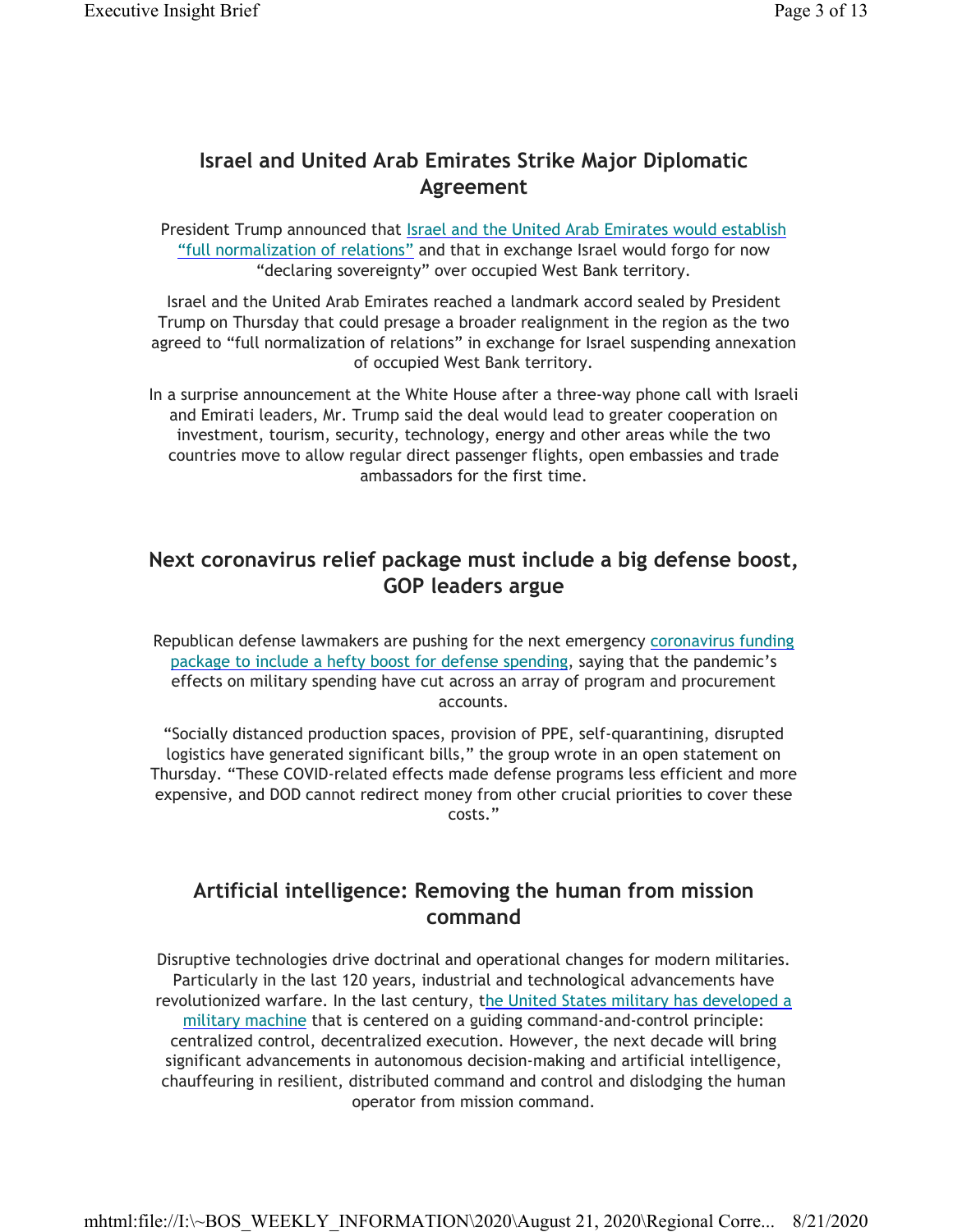### **U.S. contractor told Lebanese port official of chemicals risk**

WASHINGTON — About four years before the Beirut port explosion that killed dozens of people and injured thousands, a U.S. government contractor expressed concern to a Lebanese port official about unsafe storage there of the volatile chemicals that fueled last week's devastating blast, American officials said Tuesday.

There is no indication the contractor communicated his concerns to anyone in the U.S. government.

His assessment was noted briefly in a four-page State Department cable first reported by The New York Times.

The cable, labeled sensitive but unclassified, dealt largely with the Lebanese responses to the blast and the origins and disposition of the ammonium nitrate, which ignited to create an enormous explosion. But it also noted that after the Aug. 4 explosion, a person who had advised the Lebanese navy under a U.S. Army contract from 2013 to 2016 told the State Department that he had "conducted a port facility inspection on security measures during which he reported to port officials on the unsafe storage of ammonium nitrate."

# **Congress has secretly blocked U.S. arms sales to Turkey for nearly two years**

WASHINGTON — Four key members of Congress, either individually or collectively, have quietly frozen all major U.S. arms sales to Turkey for nearly two years in a move to pressure Ankara to abandon its Russian-built S-400 air defense system, *Defense News* has learned.

The legislative action, which has not been previously reported, is another sign of the deeply fractured relationship between the two NATO allies, a disruption that has already led to Turkey's expulsion from the F-35 joint strike fighter program.

While it is unclear exactly how many potential sales have been held back, at least two significant deals are in limbo: a follow-on contract for F-16 structural upgrades and export licenses for U.S.-made engines that Turkey needs to complete a \$1.5 billion sale of attack helicopters to Pakistan. Historically, the United States is the largest exporter of weapons to Turkey.

# **Support to pursue Hawaii-based missile defense radar continues after DoD drops funding**

WASHINGTON – Support is growing both in Congress and in the Pentagon to pursue a Hawaii-based ballistic missile defense radar that the Missile Defense Agency did not include in its fiscal 2021 funding request.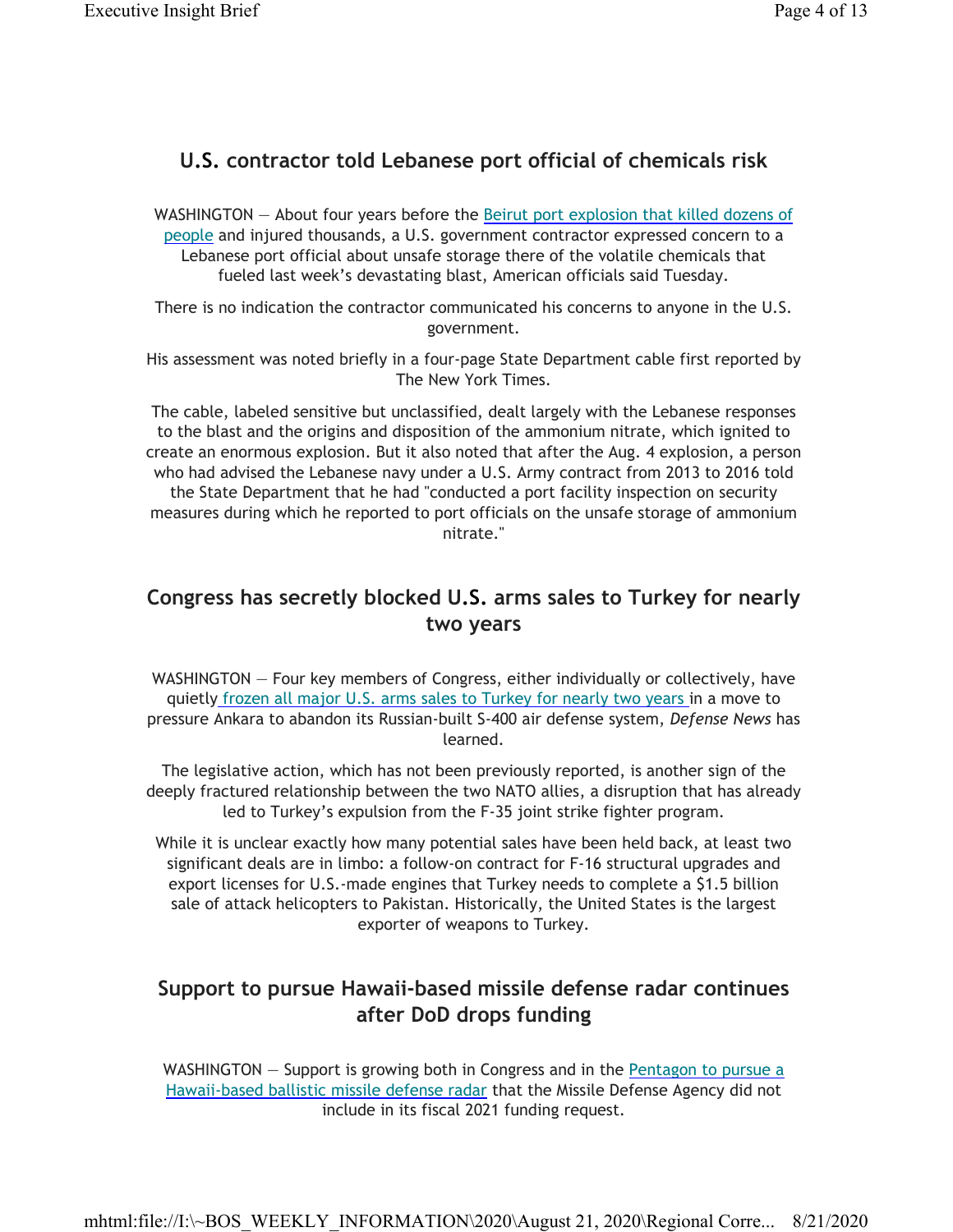Previous MDA budget requests in FY19 and FY20 asked for funding for the discriminating radar as well as another somewhere else in the Pacific. The plan in FY19 was to field the Homeland Defense Radar-Hawaii, or HDR-H, by FY23, which meant military construction would have taken place beginning in FY21. Then in FY20, MDA requested \$247.7 million for the radar. Lockheed Martin received an award to develop the radar in December 2018.

## **COVID-19 is an 'ally' for ISIS in the Philippines, DoD report finds**

Three years and millions of dollars later, counter terrorism efforts in the Philippines have not made a "substantial difference," a Defense Department Inspector General report released this week found.

Since 2017, the U.S. has supported the Armed Forces of the Philippines in fighting terrorism through Operation Pacific Eagle-Philippines. However, the strength and influence of extremist groups in the region have remained unchanged, the IG report published on Tuesday said. Additionally, the Philippine government diverted resources from counter terrorism to fight the COVID-19 pandemic.

"Since the outset of Lead IG reporting on OPE-P in 2018, we have seen little progress in improving the economic, social and political conditions in that part of the country," DoD IG Sean O'Donnell said in the report.

#### **Russia warns it will see any incoming missile as nuclear**

MOSCOW – Russia will perceive any ballistic missile launched at its territory as a nuclear attack that warrants a nuclear retaliation, the military warned in an article published Friday.

The harsh warning in the official military newspaper Krasnaya Zvezda (Red Star) is directed at the United States, which has worked to develop long-range non-nuclear weapons.

The article follows the publication in June of Russia's nuclear deterrent policy that envisages the use of atomic weapons in response to what could be a conventional strike targeting the nation's critical government and military infrastructure.

### **U.S. barring private charter flights to Cuba**

WASHINGTON (Reuters) - The U.S. Department of Transportation said on Thursday it will suspend private charter flights to Cuba to increase U.S. economic pressure on the Cuban government.

U.S. Secretary of State Mike Pompeo wrote on Twitter that he had sought the suspension of "private charter flights between the U.S. and Cuba."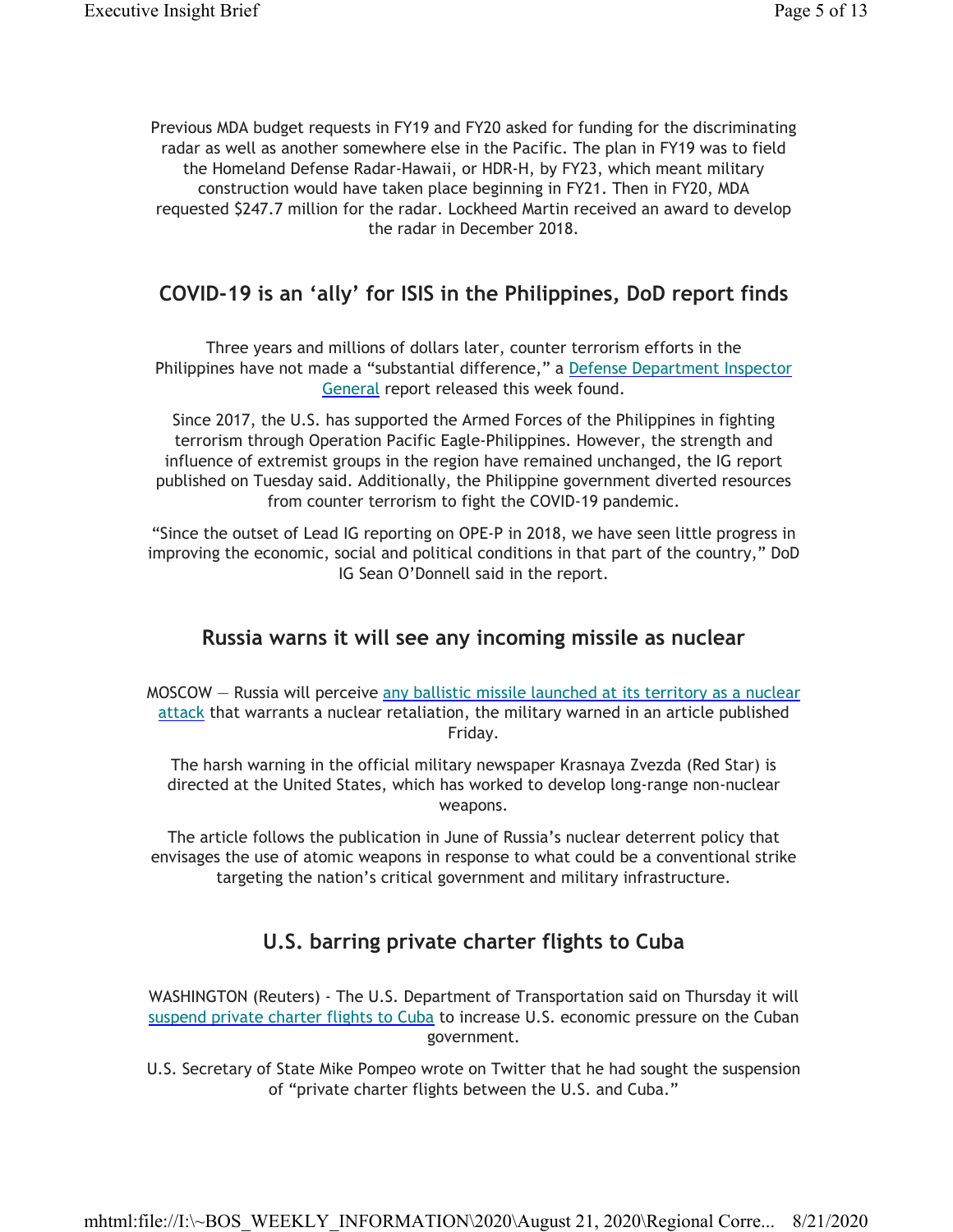"The Castro regime uses tourism and travel funds to finance its abuses and interference in Venezuela. Dictators cannot be allowed to benefit from U.S. travel," he wrote.

#### **Washington isn't listening to the Air Force and Space Force**

After more than 20 years of advocating for the U.S. Air Force, I continue to be surprised how the world's most dominant air force has been taken for granted, and even ignored, in Washington, D.C. Congress remains fixated on shipbuilding, and the ground services dominate the military's senior positions, policy and defense budgets.

The Department of the Air Force, responsible for training and equipping two military services — the Air Force and the Space Force — has been underfunded for decades, resulting in significant shortfalls in readiness and modernization. While the Air Force forfeited future modernization to pay for current operations, China and Russia made great strides toward parity.

### **CDC: One quarter of young adults contemplated suicide during pandemic**

One in four young adults between the ages of 18 and 24 say they've considered suicide in the past month because of the pandemic, according to new CDC data that paints a bleak picture of the nation's mental health during the crisis.

The data also flags a surge of anxiety and substance abuse, with more than 40 percent of those surveyed saying they experienced a mental or behavioral health condition connected to the Covid-19 emergency. The CDC study analyzed 5,412 survey respondents between June 24 and 30.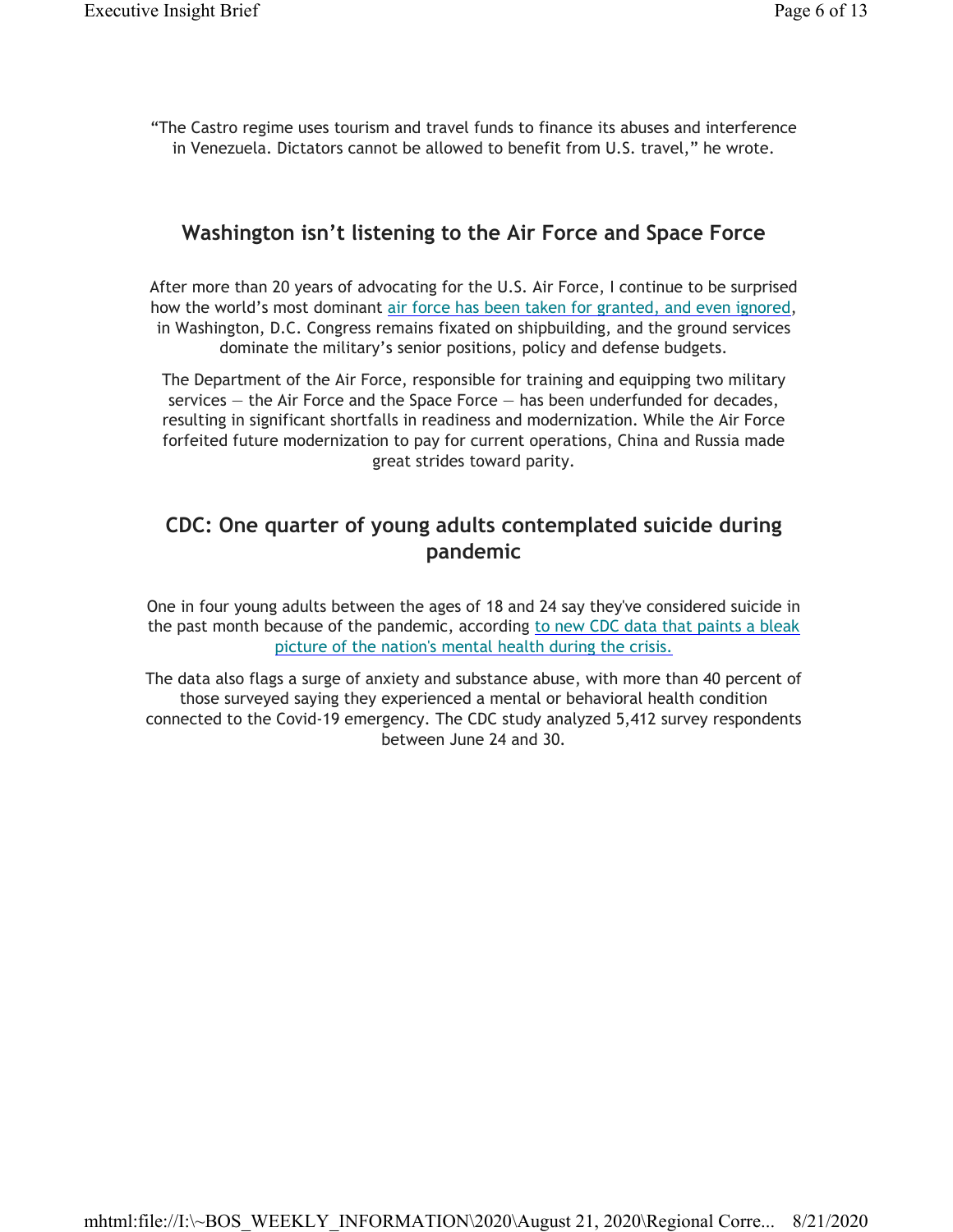

**THIS DAY IN HISTORY**

1281

During Kublai Khan's second Mongol invasion of Japan his invading Chinese fleet of 3,500 vessels disappears in a typhoon near Japan

1842

Second Seminole War declared over by Colonel Worth; Native Americans go on to be removed from Florida to Oklahoma

1945 V-J Day

Japan surrenders unconditionally to end WW II (also August 15 depending on time zone)

1947 Pakistan gains independence from Great Britain

1969

British Army deploys on the streets of Northern Ireland, marking the beginning of Operation Banner

1980

17,000 workers go on strike at the Lenin Shipyard in Gdańsk, Poland, marking the beginning of the Solidarity movement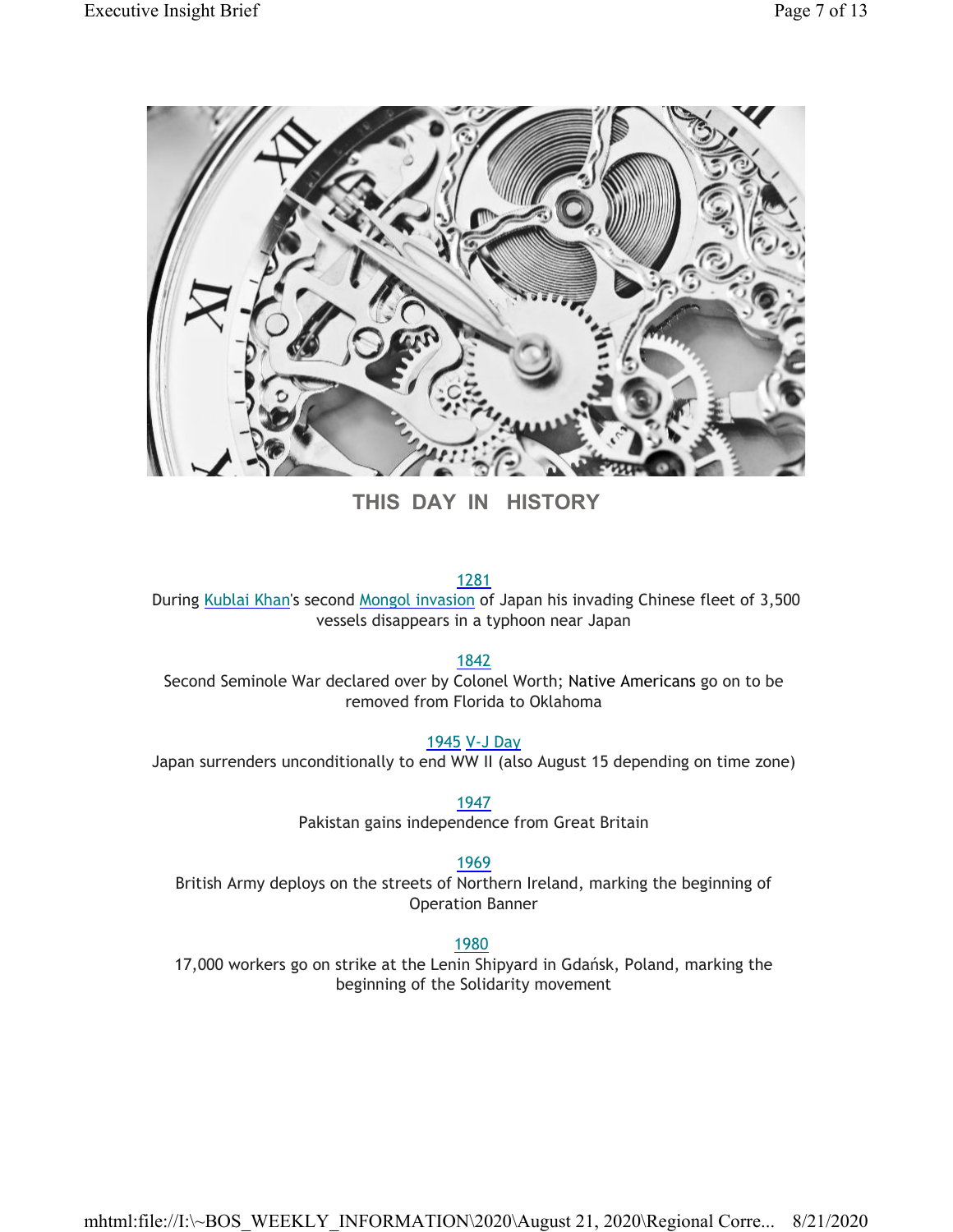

**LOOK AHEAD**

**The Air Force Association's Mitchell Institute for Aerospace Studies holds a virtual discussion, beginning at 5 p.m., with Air Force Gen. James "Mike" Holmes, commander of the Air Combat Command.** 5:00 PM EDT on 08/14/2020 kgunzinger@afa.org 571-263-5781 Kamilla Gunzinger, [Note: The event is by invitation only.; Webinar information is

available at https://us02web.zoom.us/webinar/register/WN\_22dthCmDT3aiYQgrJTFsmw Participants:

Retired Air Force Lt. Gen. Bruce "Orville" Wright, AFA president

**The Henry L. Stimson Center, Conflict Armament Research, the Small Arms Survey, and the UN Institute for Disarmament Research hold a webinar, beginning at 9:30 a.m., on "The Arms Trade Treaty and Diversion: Assessing Risks and Impacts," focusing on the sixth Conference of States Parties to the Arms Trade Treaty.**

9:30 AM EDT on 08/17/2020 ashoko@stimson.org 202-478-3419 Audel Shokohzadeh; Webinar information is available at https://www.stimson.org/event/the-arms-trade-treaty-diversion-assessing-risks-andimpacts/ Participants: Himayu Shiotani, Head of the UN Institute for Disarmament Research's Conventional Arms Programme

Rachel Stohl, Vice president for conventional defense at the Stimson Center Stela Petrovic, Senior adviser for arms and military trade control at the Serbian Ministry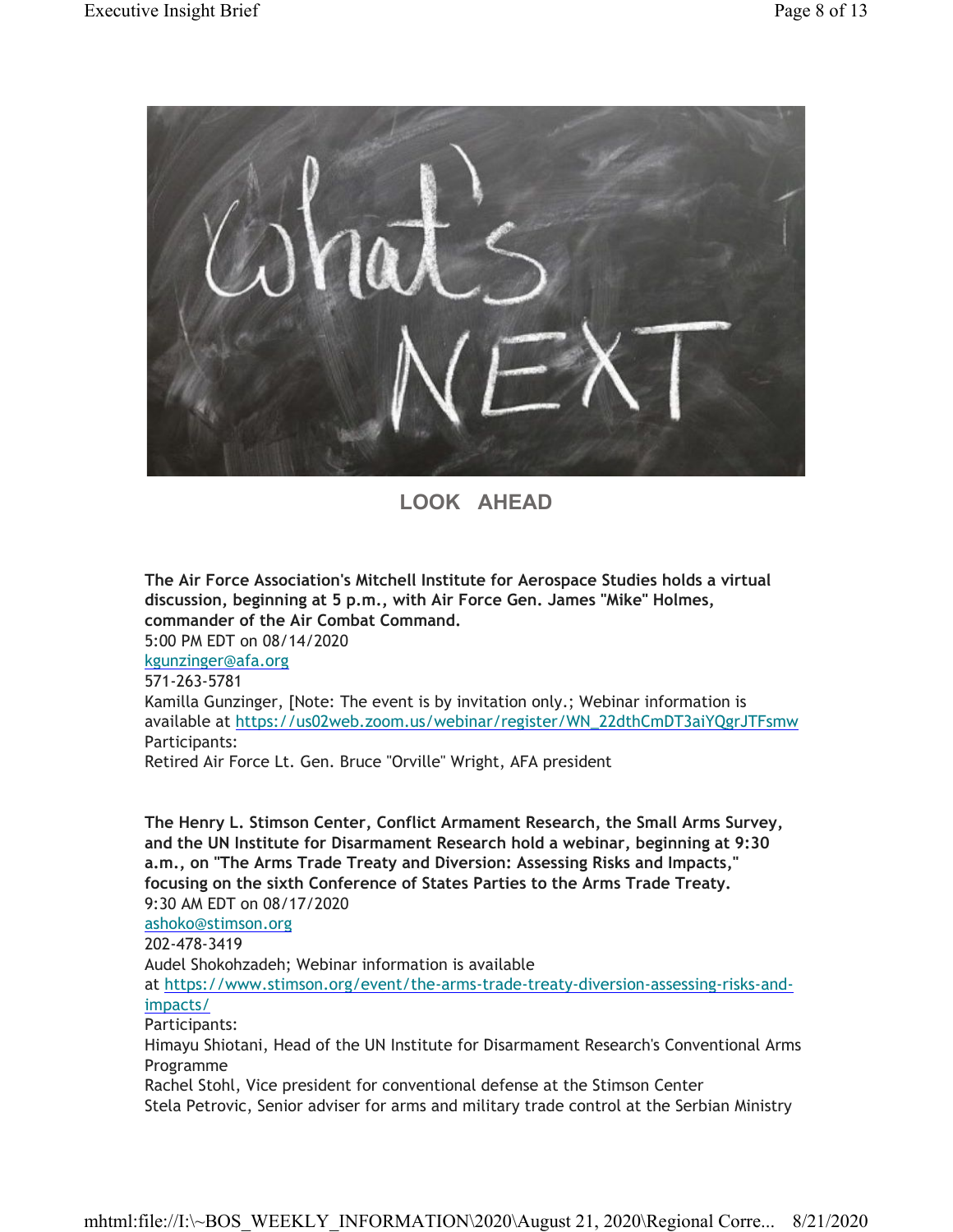of Trade, Tourism and Telecommunications Jonah Leff, Operations director at Conflict Armament Research Tom Nijs, Legal adviser at the Flanders, Belgium Department of Foreign Affairs

**The Henry L. Stimson Center holds a webinar, beginning at 8:30 a.m., on "Afghanistan's Future: Regional Perspectives on the Road Ahead."** 8:30 AM EDT on 08/18/2020 ashoko@stimson.org 202-478-3419 Audel Shokohzadeh; Webinar information is available at https://www.stimson.org/event/afghanistans-future-regional-perspectives-on-theroad-ahead/

#### **Homeland Security Department holds a meeting by teleconference of the Homeland Security Advisory Council.**

Schedule:

— 9:15 a.m.: Receive sensitive operational information from senior officials on intelligence, border security, transportation security, cybersecurity and infrastructure (Closed)

— 1:45 p.m.: Receive progress reports from the Economic Security, Biometrics, Information and Communication Technology Risk Reduction, and Youth Engagement subcommittees; Senior leadership announces a new tasking and new Council membership; and Review, deliberate, and vote on the final draft report of the Emerging Technology Subcommittee (Open)

9:15 AM EDT on 08/18/2020

HSAC@hq.dhs.gov

202-447-3135

Mike Miron; RSVP required for dial-in information by 5 p.m. August 14.

**The Air Force Association's Mitchell Institute for Aerospace Studies holds a "Nuclear Deterrence" webinar, beginning at 10 a.m., with Air Force Lt. Gen. Richard Clark, deputy chief of staff for strategic deterrence and nuclear integration.** 10:00 AM EDT on 08/18/2020

kgunzinger@afa.org

571-263-5781

Kamilla Gunzinger, [Note: The event is by invitation only.; Webinar information is available at https://www.mitchellaerospacepower.org/

**The National Defense Industrial Association holds the iFEST 2020 Online Conference, beginning at 11 a.m., with the theme "Working Out What Works: Creating Value from Innovation," August 17-18.**

Highlight:

— 11:10 a.m.: Latvian Land Forces Brig. Gen. Ilmars Lejins, assistant chief of staff for joint force development at NATO Allied Command Transformation, delivers keynote remarks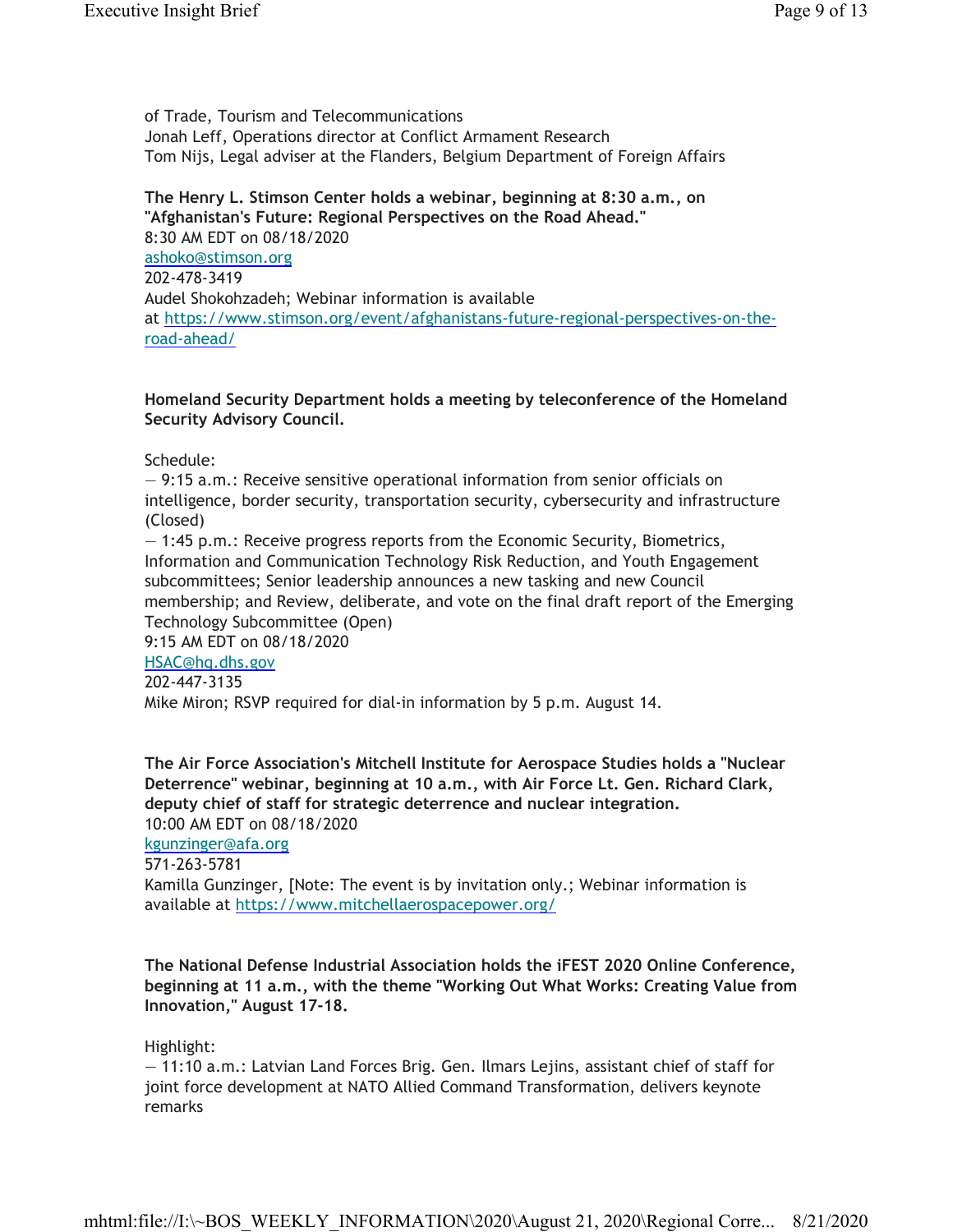11:00 AM EDT on 08/18/2020 esocha@ndia.org 703-247-2579 Evamarie Socha; RSVP required. Information on the webcast is available at https://www.trainingsystems.org/events/2020/8/17/01d0

#### **USTelecom and The Cybersecurity Coalition hold a discussion on the status of cyber supply chain risk management efforts related to managing the risks associated with acquiring and employing ICT products and services.**

11:00 AM EDT on 08/18/2020 Participants:

Jon Boyens, Manager - Security Engineering & Risk Management Group in the Computer Security Division, National Institute of Standards and Technology (NIST)Ari Schwartz, Managing Director of Cybersecurity Services, VenableRobert Mayer, Senior Vice President – Cybersecurity & Innovation, USTelecomJohn Amis, Supply Chain Assurance Program Director, Dell TechnologiesEdna Conway, VP & GM, Global Security, Risk & Compliance, Azure, MicrosoftChris Oatway, Associate General Counsel, VerizonTom Quillin, Global Security Policy, Intel Corporation RSVP

**The Heritage Foundation holds a webinar, beginning at 1 p.m., on "Homeland Missile Defense: Plotting a Clear Path Forward."**

1:00 PM EDT on 08/18/2020 lectures.seminars@heritage.org 202-675-1761 Webinar information is available at https://www.heritage.org/missiledefense/event/virtual-event-homeland-missile-defense-plotting-clear-path-forward Participants:

Patty-Jane Geller, Policy analyst for nuclear deterrence and missile defense at Heritage Rebeccah Heinrichs, Senior fellow at the Hudson Institute John Venable, Senior research fellow for defense policy at Heritage

**The Government Executive Media Group's Defense One holds a virtual discussion,** 

**beginning at 2 p.m., on "Next in Flight: The Future of Unmanned Aerial Vehicle Operations."** 2:00 PM EDT on 08/18/2020 events@govexec.com 202-266-7332 Information on the webcast is available at https://www.defenseone.com/feature/next-

#### in-flight/ Participants:

Ulrike Franke, Policy fellow at the European Council on Foreign Relations Gorik Hossepian, Vice president of product line management for Unmanned Aerial systems at AeroVironment Inc.

**The Institute of World Politics holds a virtual discussion, beginning at 5 p.m., on**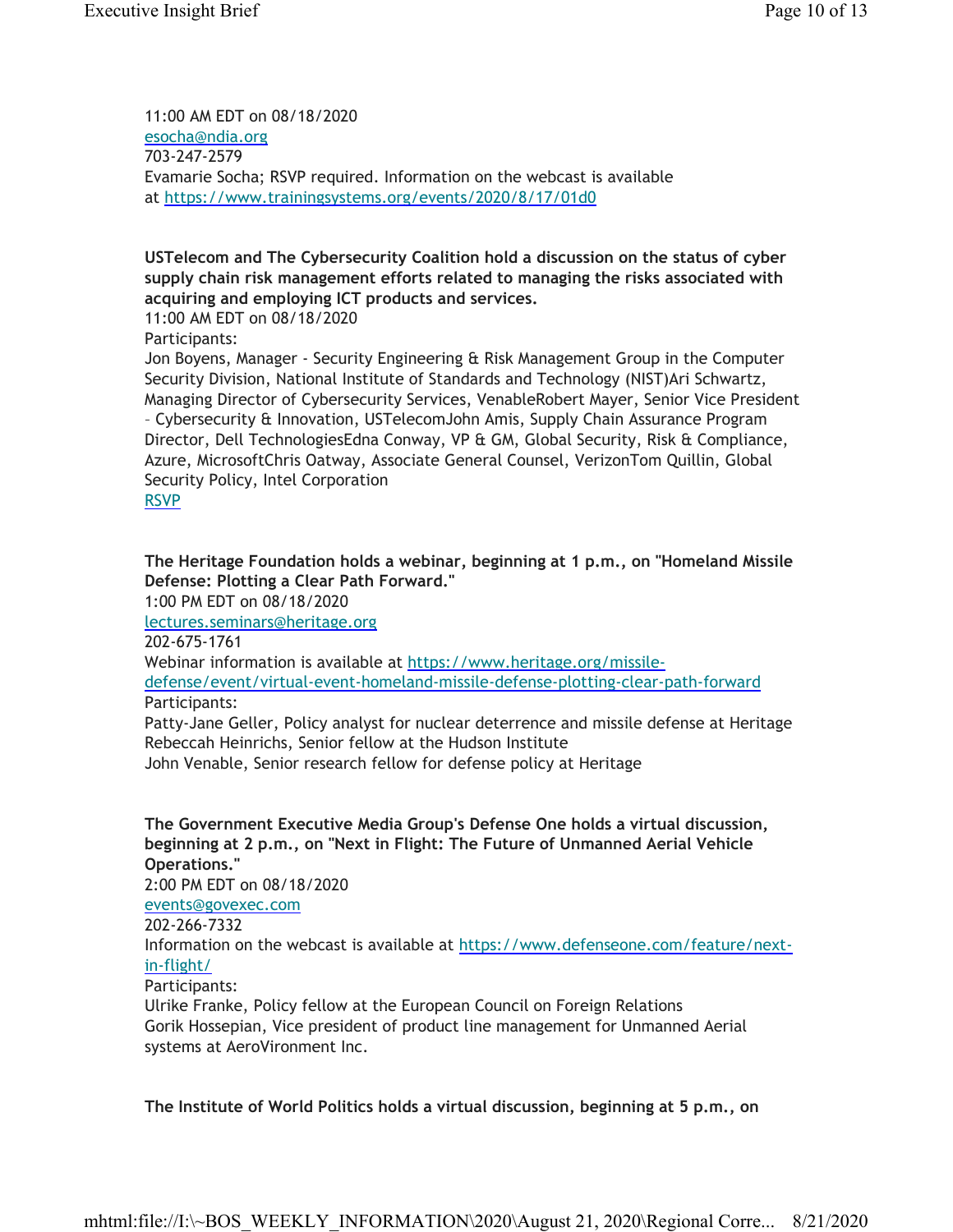#### **"Countering Islamist Political Extremism by Orchestrating the Instruments of National Power."**

5:00 PM EDT on 08/18/2020

202-462-2101

or 202-986-2916; RSVP required to **kbridges@iwp.edu**. Webinar information is available at https://www.iwp.edu/events/webinar-pushing-back-how-can-we-counter-islamistextremism/

Participants:

Christopher Harmon, Chair at Marine Corps University

Douglas Streusand, International relations professor at the U.S. Marine Corps Command and Staff College

**The Atlantic Council holds a virtual discussion, beginning at 8 a.m., on "Emerging defense technologies in the Indo-Pacific and the future of U.S.-Japan cooperation."** 8:00 AM EDT on 08/19/2020

press@atlanticcouncil.org

202-778-4993

Travis Horne; RSVP required. Information on the webcast is available

at https://www.atlanticcouncil.org/event/emerging-defense-technologies-in-the-indopacific-and-the-future-of-us-japan-cooperation/

Participants:

Tate Nurkin, Founder of OTH Intelligence Group

Ryo Hinata-Yamaguchi, Visiting professor at Pusan National University and adjunct fellow at the Pacific Forum

Retired Marine Corps Gen. James Cartwright, Board director at the Atlantic Council and former vice chairman of the Joint Chiefs of Staff

Sarah Kirchberger, Head of the University of Kiel Center for Asia-Pacific Strategy and Security

**The National Council of Resistance of Iran-U.S. (NCRI-US) holds a virtual discussion, beginning at 10 a.m., on "Extension of the UN Arms Embargo, Internal Situation in Iran and U.S. Policy of Maximum Pressure."**

10:00 AM EDT on 08/19/2020

media@ncrius.org

202-747-7847

Webinar information is available

at https://us02web.zoom.us/webinar/register/WN\_zFv3RStJTMWkxj3bXgVpXw Participants:

Alireza Jafarzadeh, Deputy director of the NCRI-US Washington Office

Matthew Kroenig, Deputy director Atlantic Council Center for Strategy and Security Former Undersecretary of State for Global Affairs Paula Dobriansky, Vice chair of the Atlantic Council Center for Strategy and Security

David Shedd, Visiting fellow at the Heritage Foundation, former acting director of the Defense Intelligence Agency and former special assistant to the president and senior director for intelligence programs and reform

former Undersecretary of State for Arms Control and International Security Robert Joseph, Former special assistant to the president and senior director for proliferation strategy, counterproliferation and homeland defense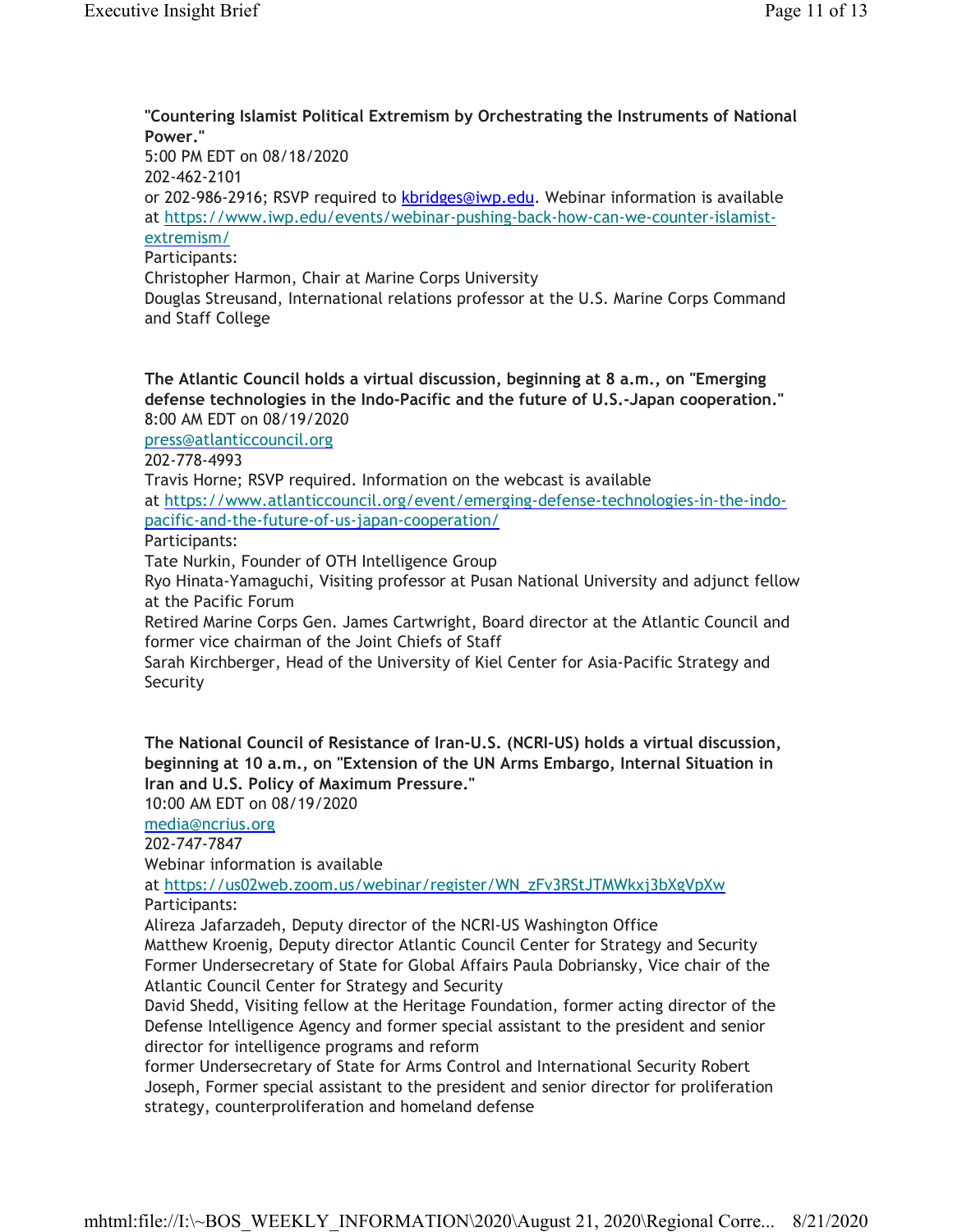Information

**The R Street Institute holds a webinar, beginning at 12 p.m., on "Everything on the Table: The Case for Rethinking the Pentagon Budget."** 12:00 PM EDT on 08/19/2020 202-525-5717 Webinar information is available at https://www.rstreet.org/event/everything-on-thetable-the-case-for-rethinking-the-pentagon-budget/ Participants: Wendy Jordan, Senior policy analyst at Taxpayers for Common Sense Andrew Lautz, Policy and government affairs manager at the National Taxpayers Union Jonathan Bydlak, Director of the R Street Institute's Fiscal and Budget Policy Project Mandy Smithberger, Director of the Project on Government Oversight Center for Defense

**Environmental Protection Agency holds a meeting by teleconference of the Board of Scientific Counselors Homeland Security Subcommittee to review the initial progress on implementation of the FY2019-FY2022 HS Strategic Research Action Plan (StRAP), August 20-21.**

12:00 PM EDT on 08/20/2020 tracy.tom@epa.gov 202-564-6518 Registration required by August 19 for dial-in information at https://epa-bosc-homelandsecurity-subcommittee.eventbrite.com

**The Federal Aviation Administration** holds **a virtual session on "Temporary Flight Restriction Data," as part of its AI Optimization Summit.** 1:00 PM EDT on 08/20/2020

**Defense Department; office of the Secretary holds a meeting by teleconference of the Defense Advisory Committee on Investigation, Prosecution, and Defense of Sexual Assault in the Armed Forces.**

Agenda includes: Deliberate and vote on the draft Final Report on Investigative Case File Reviews for Military Penetrative Sexual Offense Cases Closed in FY2017; Status of the Committee's review and assessment of racial and ethnic disparities in the investigation, prosecution, and conviction of Service members for sexual offenses involving adult victims within the military justice system as required by section 540I of the National Defense Authorization Act for FY2020; and Receive updates from the DAC-IPAD Policy and Data Subcommittees 11:00 AM EDT on 08/21/2020 dwight.h.sullivan.civ@mail.mil 703-695-1055 Dwight Sullivan; Dial-in at 410-874-6300; Conference Pin, 645-604-037

**Environmental Protection Agency holds a meeting by teleconference of the Board of**